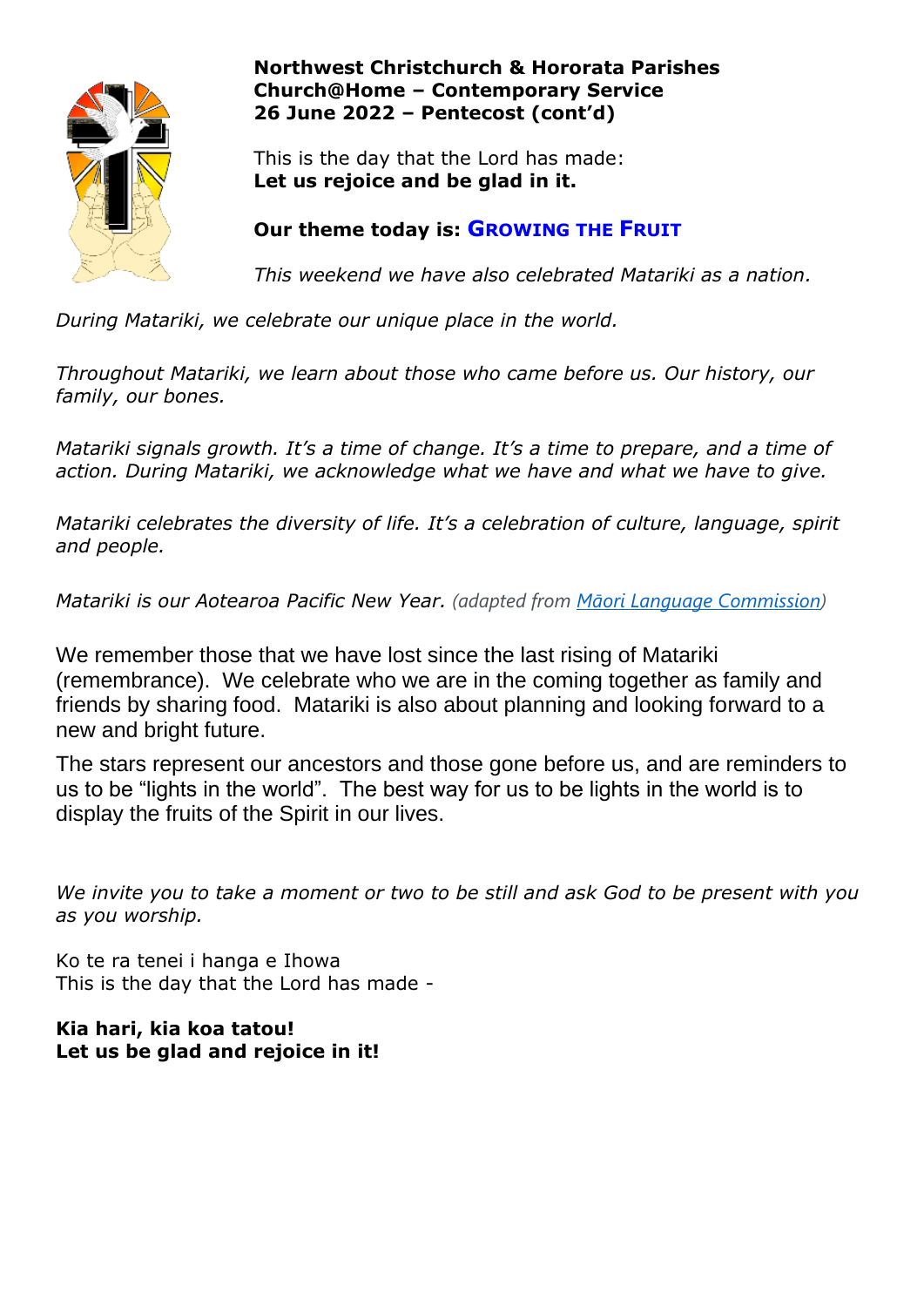*<https://www.youtube.com/watch?v=w3WDGpZjV4U>*

#### **Christ the Good Shepherd**

Christ is the good shepherd Who knows and cares for every one of the sheep In different folds. In Christ there is neither Jew nor Gentile; In Christ there is no discrimination Of gender, class or race. In Christ the poor are blessed, The simple receive truth hidden from the wise.

#### **Alleluia!**

**God of justice and compassion, You give us a work to do And a baptism of suffering and resurrection. From You comes power to give to others The care we have ourselves received So that we, and all who love Your world, May live in harmony and trust.**

## **A time of confession**

In Hosea we read of God's desire for us to turn back to Him *Israel, you fell and sinned against God. So come back to the Lord your God. The Lord says,*

*"I will forgive them for leaving me. I will show them my love without limits,*

We pause and acknowledge that as humans, we don't always live in a way that honours a godly life **Silence** 

We come seeking forgiveness for all we have failed to be and do as members of Christ's body.

*Silence*

In God there is forgiveness.

Loving and all-seeing God, forgive us where we have failed to support one another and to be what we claim to be. Forgive us where we have failed to serve you: and where our thoughts and actions have been contrary to yours we ask your pardon.

E te Ariki kia aroha mai. Lord, have mercy. E te Karaiti kia aroha mai. Christ, have mercy. E te Ariki kia aroha mai. Lord have mercy.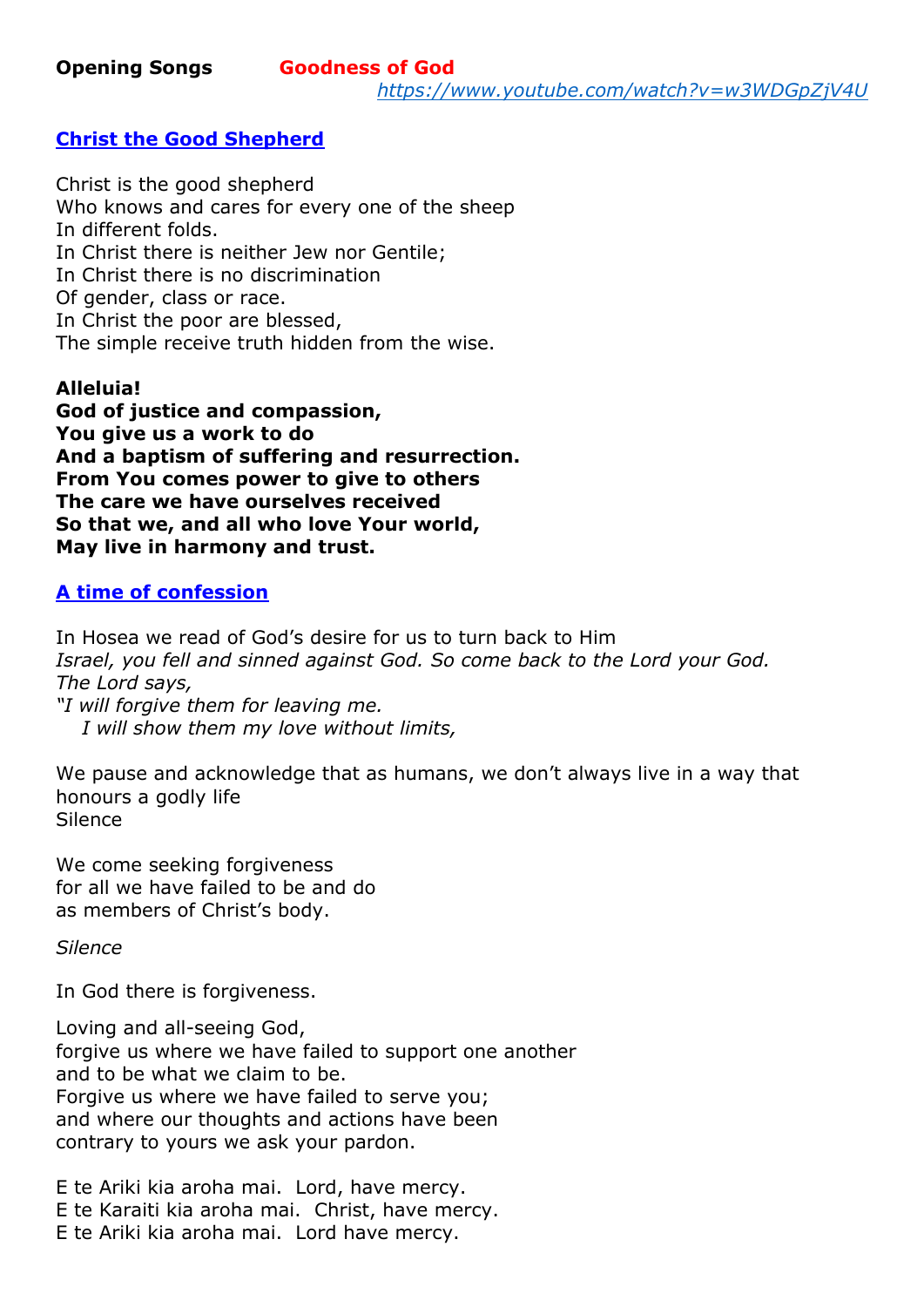God forgives us. Forgive others, forgive yourself. Through Christ God has put away our sin; approach our God in peace.

Rejoice and be glad, for Christ is resurrection, reconciliation for all the human race.

We shall all be one in Christ, one in our life together. Praise to God who has created us, praise to God who has accepted us, praise to God who sends us into the world.

# **Sentence and Prayer for the day**

I will give you a new heart and put a new spirit within you; I will remove from you your heart of stone and give you a heart of flesh.

Ezekiel 36:26

#### **Prayer:**

Father, you sent your Son to bring us truth and your Spirit to make us holy; open our hearts to exalt you, open our lives to reveal you, our one true God, Father, Son and Holy Spirit. Amen

## **1st Reading - Galatians 5:1,13-25**

**<sup>1</sup>** For freedom Christ has set us free. Stand firm, therefore, and do not submit again to a yoke of slavery.

13 For you were called to freedom, brothers and sisters;<sup>[\[c\]](https://www.biblegateway.com/passage/?search=Galatians+5&version=NRSVA#fen-NRSVA-29159c)</sup> only do not use your freedom as an opportunity for self-indulgence, $[d]$  but through love become slaves to one another. **<sup>14</sup>** For the whole law is summed up in a single commandment, 'You shall love your neighbour as yourself.' **<sup>15</sup>** If, however, you bite and devour one another, take care that you are not consumed by one another.

**<sup>16</sup>** Live by the Spirit, I say, and do not gratify the desires of the flesh. **<sup>17</sup>** For what the flesh desires is opposed to the Spirit, and what the Spirit desires is opposed to the flesh; for these are opposed to each other, to prevent you from doing what you want. **<sup>18</sup>** But if you are led by the Spirit, you are not subject to the law. **<sup>19</sup>** Now the works of the flesh are obvious: fornication, impurity, licentiousness, **<sup>20</sup>** idolatry, sorcery, enmities, strife, jealousy, anger, quarrels, dissensions, factions, **<sup>21</sup>** envy,[\[e\]](https://www.biblegateway.com/passage/?search=Galatians+5&version=NRSVA#fen-NRSVA-29167e) drunkenness, carousing, and things like these. I am warning you, as I warned you before: those who do such things will not inherit the kingdom of God.

**<sup>22</sup>** By contrast, the fruit of the Spirit is love, joy, peace, patience, kindness, generosity, faithfulness, **<sup>23</sup>** gentleness, and self-control. There is no law against such things. **<sup>24</sup>** And those who belong to Christ Jesus have crucified the flesh with its passions and desires. **<sup>25</sup>** If we live by the Spirit, let us also be guided by the Spirit. **<sup>26</sup>** Let us not become conceited, competing against one another, envying one another.

Hear what the Spirit is saying to the Church. **Thanks be to God.**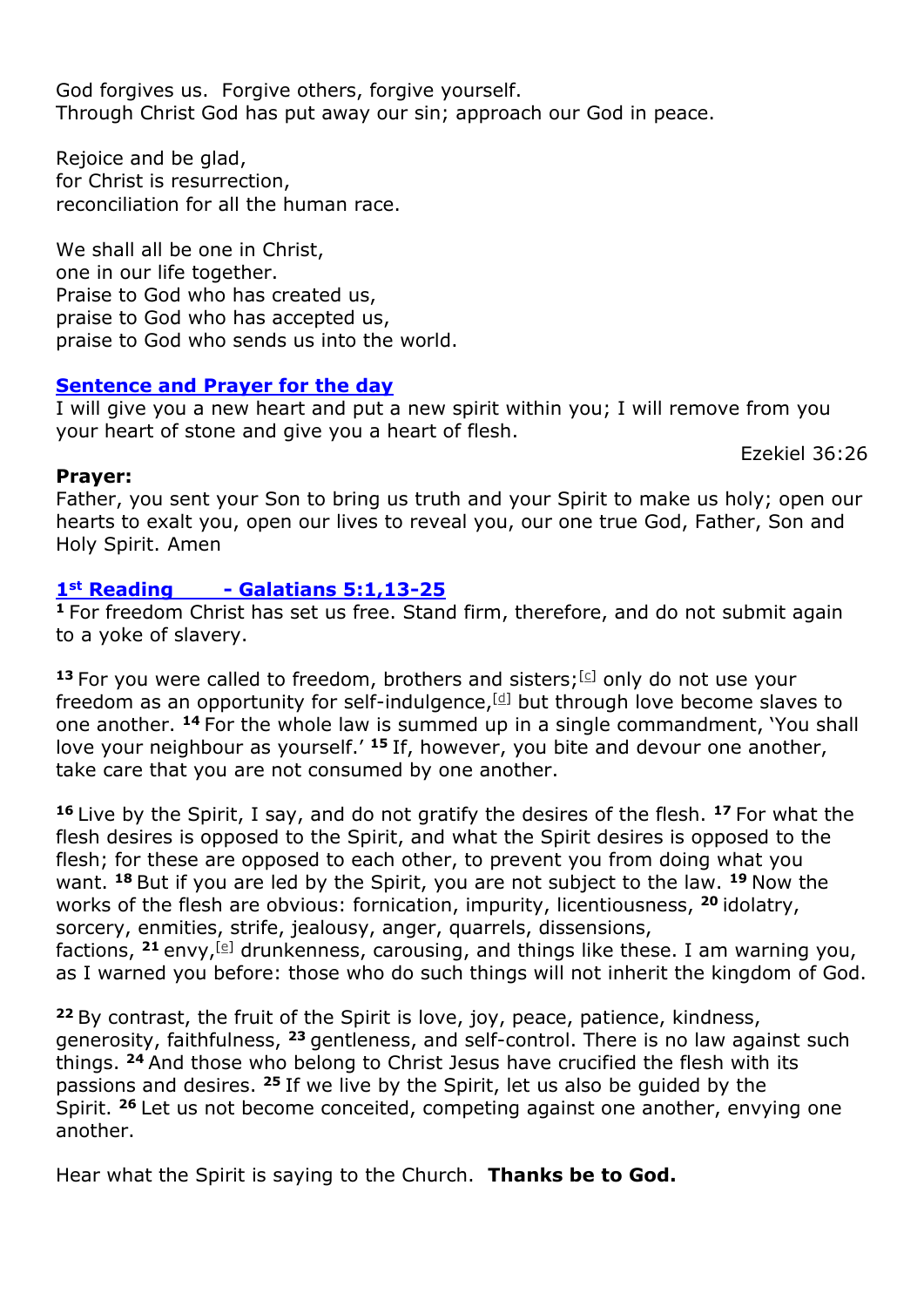#### **Gospel Luke 9:51-62**

**<sup>51</sup>** When the days drew near for him to be taken up, he set his face to go to Jerusalem. **<sup>52</sup>** And he sent messengers ahead of him. On their way they entered a village of the Samaritans to make ready for him; **<sup>53</sup>** but they did not receive him, because his face was set towards Jerusalem. **<sup>54</sup>** When his disciples James and John saw it, they said, 'Lord, do you want us to command fire to come down from heaven and consume them?'[\[k\]](https://www.biblegateway.com/passage/?search=luke+9&version=NRSVA#fen-NRSVA-25348k) **<sup>55</sup>** But he turned and rebuked them. **<sup>56</sup>** Then[\[l\]](https://www.biblegateway.com/passage/?search=luke+9&version=NRSVA#fen-NRSVA-25350l) they went on to another village.

**<sup>57</sup>** As they were going along the road, someone said to him, 'I will follow you wherever you go.' **<sup>58</sup>** And Jesus said to him, 'Foxes have holes, and birds of the air have nests; but the Son of Man has nowhere to lay his head.' **<sup>59</sup>** To another he said, 'Follow me.' But he said, 'Lord, first let me go and bury my father.' **<sup>60</sup>** But Jesus $[m]$  said to him, 'Let the dead bury their own dead; but as for you, go and proclaim the kingdom of God.' **<sup>61</sup>** Another said, 'I will follow you, Lord; but let me first say farewell to those at my home.' **<sup>62</sup>** Jesus said to him, 'No one who puts a hand to the plough and looks back is fit for the kingdom of God.'

This is the Gospel of Christ. **Praise to Christ, the Word.**

### **SERMON / REFLECTION for 26 June 2022**

Galatians 5:1,13-25; Luke 9:51-62 (An audio recording of this sermon will be available this week) [https://www.northwestchchparish.org.nz/sound\)](https://www.northwestchchparish.org.nz/sound)

Moya

# **Growing the Fruit Fruit of the Spirit**

I am going to quote the only bit of Hebrew I know, apart from Hallelujah! "Shema, Israel, adonai elohenu, adonai echad". "Hear O Israel, the Lord our God the Lord is one", said by orthodox Jews for thousands of years at their morning and evening prayers and quoted by Jesus in answer to the first commandment from Deuteronomy. The word 'echad' or 'one' is not a single apple or orange but a cluster like one bunch of grapes, and I think the fruit of the Spirit is like that too, they grow together. I am going to talk about them in Jesus' life, and in our lives with some suggestions for cultivating them.

We heard them in the Galatians reading: love, joy, peace, patience, kindness, goodness, faithfulness, gentleness and self-control. There are others too: righteousness in Hebrews, perseverance in Romans and I wonder about hope and humility. Jesus is the true vine and the root stock of the fruit and the Holy Spirit is the sap. Jesus has the Spirit 'without measure', John tells us, and we can see that in his life. He said, "My peace I give you", and "As the Father has loved me so have I loved you". "I have told you these things that my joy may be in you and that your joy might be full". "Take my yoke upon you…for I am gentle and lowly of hearts…" Jesus was faithful to death, he was patient with his disciples (often saying "O you little-faiths!"), who recorded that he was "without sin", the essence of goodness. He showed immense self-control during his trials bearing accusations without response.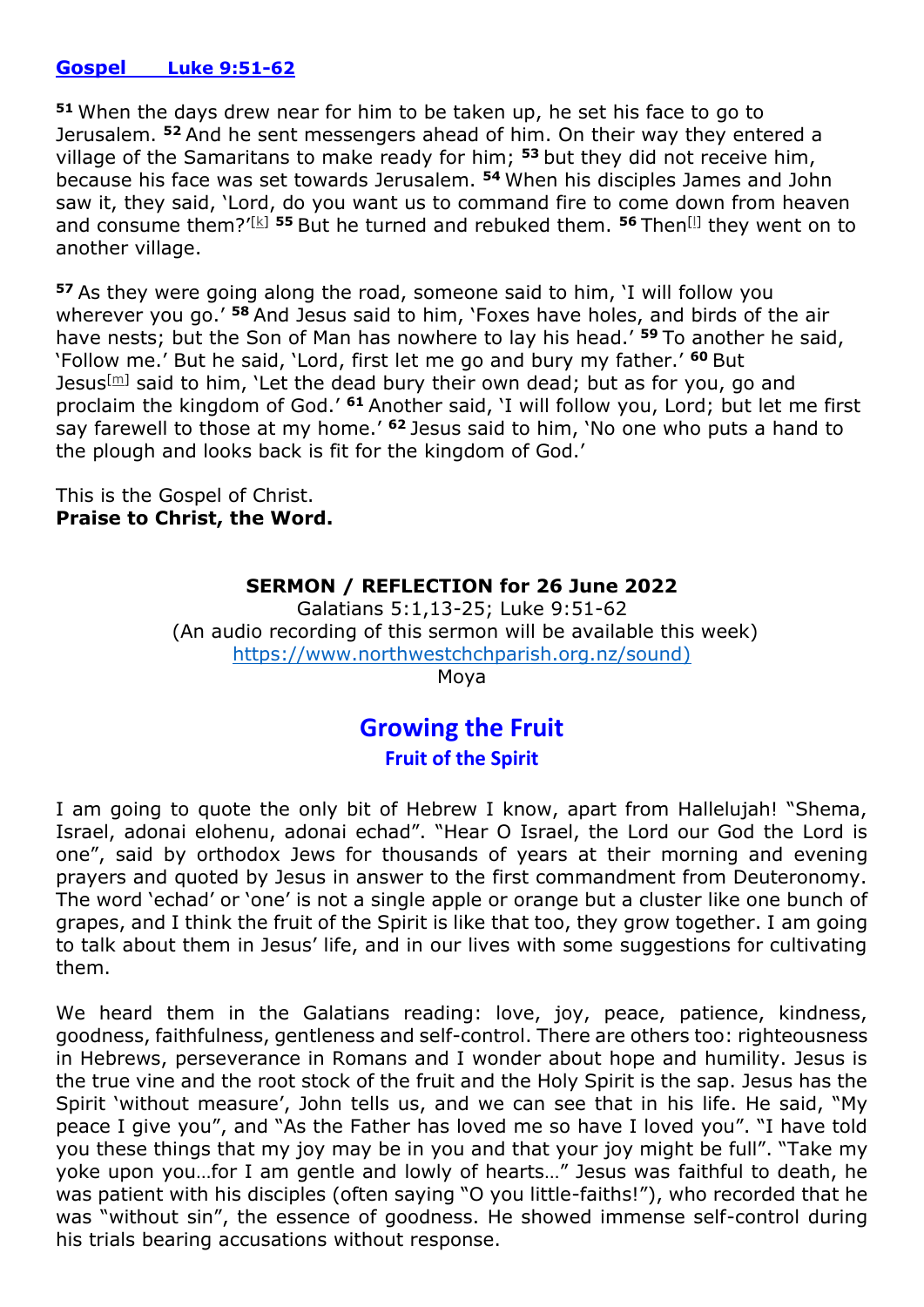He came to bring us life in its fullness and all the fruit in his life is for us. What do we do with fruit? Eat it and enjoy it and give it away! (I have been given a bag of feijoas and then a bag of apples in the last couple of weeks). But this lovely fruit for us came at great cost. On the cross, Jesus lost every vestige of them all as the sins (also in the Galatians reading) of the human race were poured into him. Paul says "He became sin for us that we might become the righteousness of God", and "He was made a curse for us" as he endured the full weight of the holy wrath of God against sin, causing that dreadful cry of "My God, my God, why have you abandoned me?" His suffering and death were the only way for us to receive the fruit of the Spirit by our turning to Jesus in thankful repentance and faith, by which we are filled with his presence.

What about the fruit in our lives? We know that love in New Testament language is 'agape', and means a choice of the will to act in love, not just a feeling. But I have longed for what I call "warm fuzzies" that I have seen and felt in others (and some here). Sadly, it is not in my nature or in British stock in general I think to act with warm fuzzies! My current psychotherapist asked me recently, "What do you like about yourself?" A good question that you can ask yourselves too. After some thought I said I am kind and faithful, and added, "But that sounds boring!" However, thinking about it later, I remembered the Hebrew word for God's love is "chesed", which is variously translated mercy, lovingkindness, steadfast love, covenant love, which convey both kindness and faithfulness in the love of God. So I felt better about it! There are a number of people here who are kind and faithful too I know. Joy is not a fruit I am strong in but I read of 'Nabila' in the Middle East who was so full of the joy of the Lord when she received forgiveness of her sins and assurance of heaven (neither of which are sure in Islam), that within six months she had led fourteen of her wider family and friends to the Lord! And I do not have a good amount of patience and self-control at crossroads when I am seeking to cross or turn right, especially when someone is waiting behind me. I have thought I need to change my routes to avoid an accident!

When I was young we had a grapevine that bore the delicious black grapes, not like the supermarket ones! But sometimes the bunch had a tiny green or black one, or even a wizened little black one that had stopped developing among the ripe grapes. It can be so with us. We may not have all the fruit that Jesus had but we have the potential for all of them. It takes time, as we know for fruit to grow, and it takes time in the Spirit as well. Jesus said, "If you abide/remain in me and my words remain in you, you will bear much fruit". So we need to take time in his presence with the Bible as an essential element to fruit-bearing. It is good to read the Bible for relationship and worship, as well as knowledge. We can marvel that he found us like the shepherd who left the ninety-nine to find the one. We can thank him for calling us into life like Lazarus from the tomb or worship like the sinful woman who wept at his feet and anointed them with precious ointment. I have found it is easy to feel guilty and judged by what I read in the Scriptures as I don't measure up to the standard, but as I have grown in assurance of the love of God and the completeness of our salvation in Jesus, so I have been free to understand the "love-letter from God" as the Bible has been called. Coming to church strengthens the Spirit within us as we worship together and Hebrews tells us not to neglect meeting together, even though times are difficult.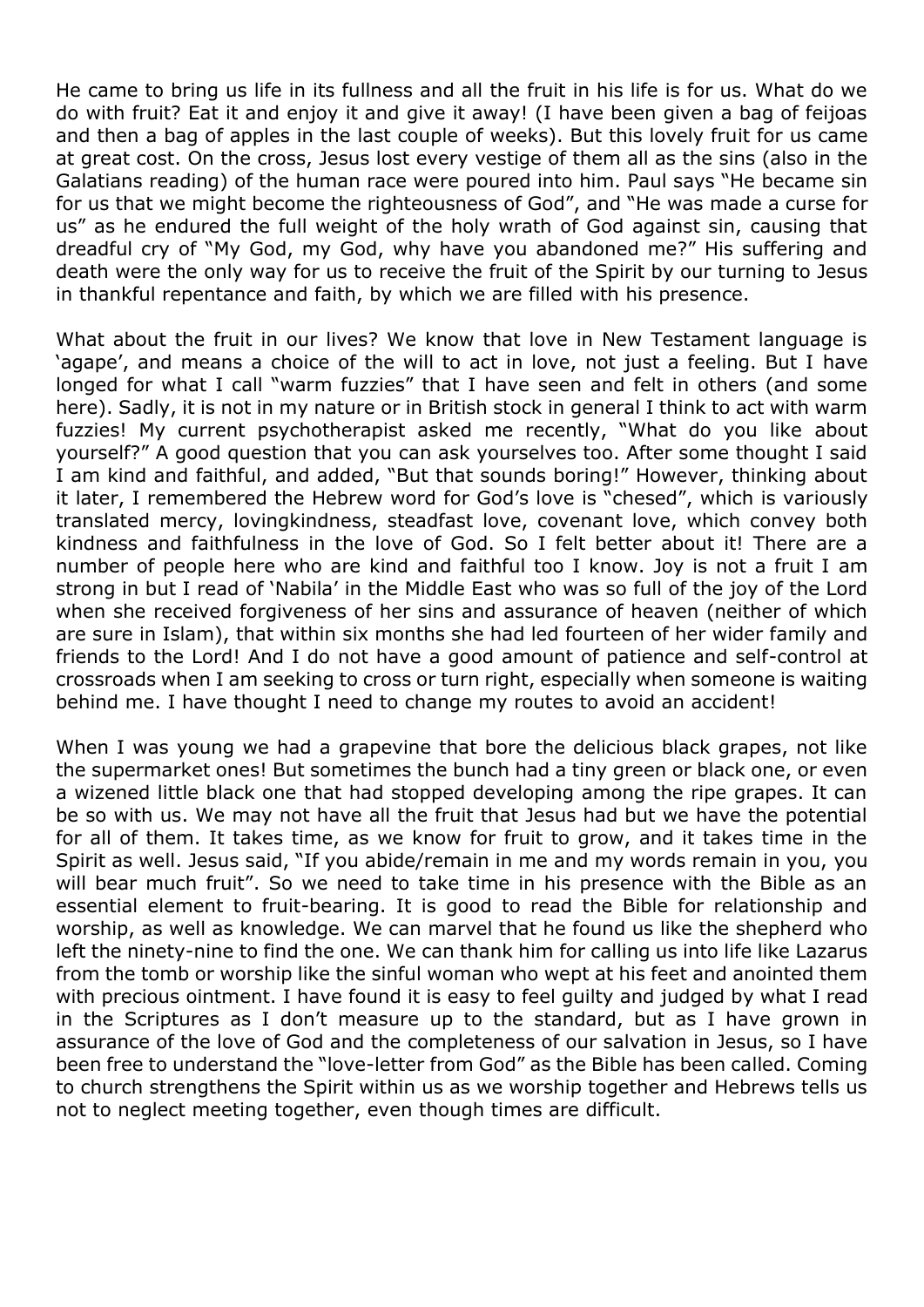When our lives have good fruit growing, we can be a blessing to those we meet in giving love in word and deed. Many of us have received the gift of the Spirit with the laying on of hands through Confirmation and Paul tells us to "Stir up the gift that is within you by the laying on of hands". Desire the presence of the Lord and seek him until you are blessed to be a blessing for that is the way the fruit grows.

Let's pray:

Father God, in this dark world, people need to see the fruit of the Spirit that Jesus won for us at the cross. Give us the willingness to persevere in our relationship with you until we bear Jesus' likeness in some small measure, and bring light to the world. Amen

**------------------**

### **Response Prayers**

Father God, you are the giver of all good things. I pray to ask you to give me the fruits of the Spirit. Help me to love, be full of joy, peace, and patience. Help me be kind, good, faithful, and gentle when dealing with others. And finally, give me the self-control to bear the fruit so others can see. Amen.

*If there is a particular fruit or fruits that you would like to pray for for yourself, you are welcome to take the time now to ask for that fruit – some prayer suggestions have been included below*

### **Prayers for the Fruits of the Holy Spirit**

#### **Fruits of the Spirit Prayer for Love**

Lord help me to fix my eyes on the love you share with me every day. And, may I be reminded of the grace and mercy you extended through Your Son as I go through my life. Lord, may I look to your love as a guide to love others. And not just those who are easy to love. But God give me your eyes so that I may see all your children the way you do. Help me please God to love myself the way that you love me. For I am fearfully and wonderfully made.

### **Fruits of the Spirit Prayer for Joy**

Lord help me to find my joy in you. God, you are the source of all good things and a life that draws its strength from you is a life of true and deep joy. Even in the tough times help me to rejoice in your goodness and your plan for my life. And, help me to seek you, as the well that never runs dry so that Your joy can overflow through me into the lives of everyone I meet.

### **Fruits of the Spirit Prayer for Peace**

Father, please help me find peace. I have placed my life in your hands. Help me to remember that there is no reason to worry or be anxious for you have a plan much greater than anything I could ever understand. May I find peace in your steadiness, your faithfulness, your strength and you desire not to harm me. May I fix my eyes on you in the storms of life to find the peace that passes all understanding, a peace found only in you.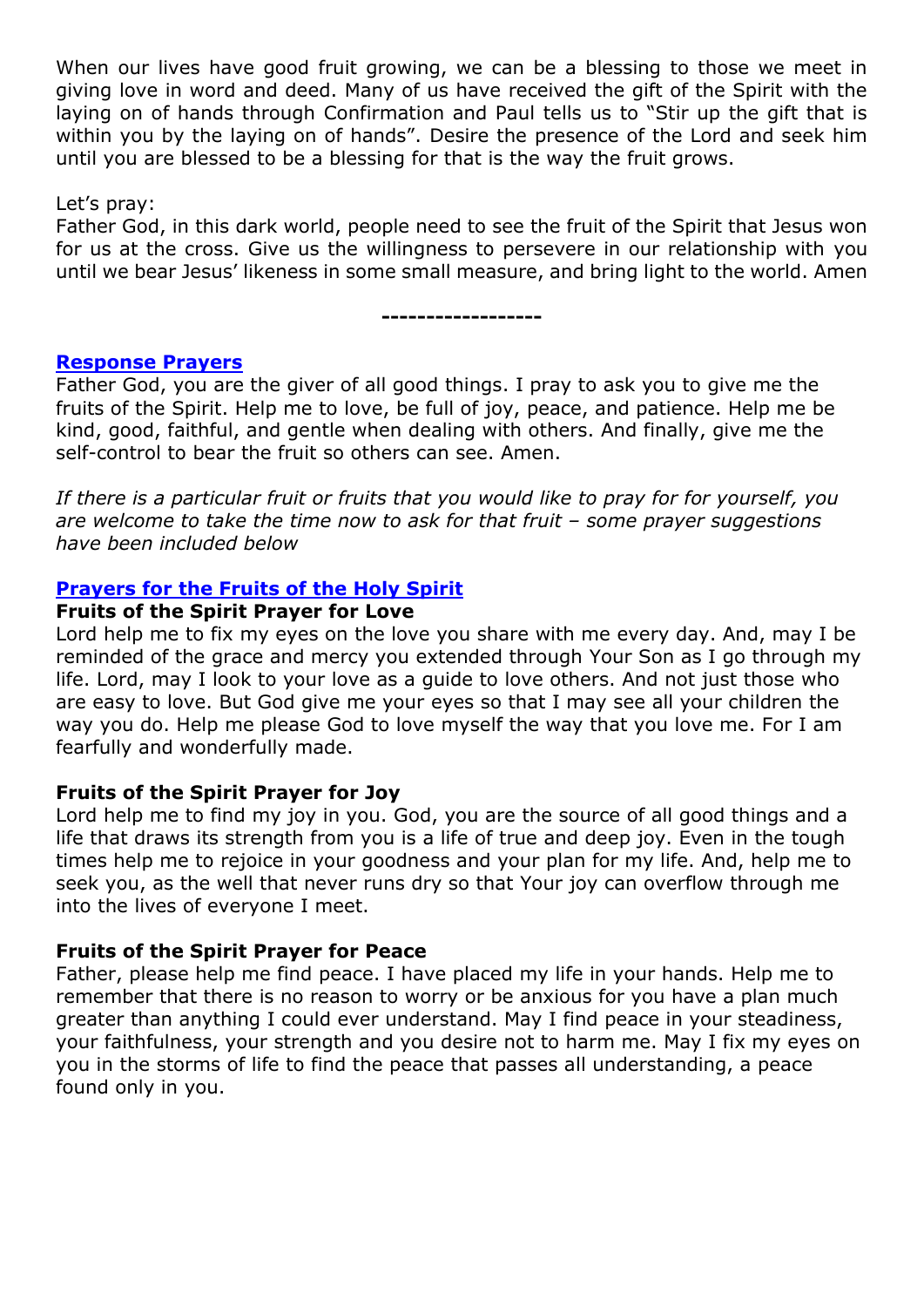# **Fruits of the Spirit Prayer for Patience**

Help me Lord to find patience. As the tests and trials of life come at me day by day help me to find strength in you to make it through. Lord help me to learn to wait for your timing and your plan instead of rushing forward with my own. May I trust you enough to remember that vengeance is not mine. When I am ready to snap remind me, Lord, of all the times you have been patient with me. Help me to be present in the season you have placed me in instead of hurrying life away.

## **Fruits of the Spirit Prayer for Kindness**

Lord help me to be kind. Help my words to uplift and show your love. Lord, may my actions build others up so that they too will know the love of Jesus. May I be generous with the things you have blessed me with. May I give to others expecting nothing in return, the way you give me blessings upon blessings every day. Lord help me to remember that one act of kindness in your name may not change the world, but it could change a life. Let me be kind in all things just at Jesus was kind, even to those who persecuted Him.

## **Fruits of the Spirit Prayer for Goodness**

Lord help me to find true goodness. May I do the right thing, not just because I should but because I can glorify you through it. May my thoughts be good, wholesome and righteous. Help me God to do the right thing so that I can show others your way through obedience and a pure heart. Lord, you are good. In all things, in all times even when we don't understand, God - you are good. Remind me Father that though I am called to be good, it is your goodness that has saved my soul.

# **Fruits of the Spirit Prayer for Faithfulness**

Help me Father, to be faithful to you in all I do. Lord may I put all my trust in you. May I faithfully give you control of every matter in my life. May I focus on your will for my life and follow you even when you call me to things I may not understand. I have complete confidence in your will for my life. May I be as faithful to others as you are to me, Lord. Make me steady and dependable a pillar of strength for those around me as you are for me. So, my faithfulness inspires others to put their trust in you.

### **Fruits of the Spirit Prayer for Gentleness**

Lord God please make me gentle. Remind me Father God of all the times you have been gentle in your responses to me and my sin and foolishness. May I be so gentle in my interaction with others. Lord may I show your strength through my meekness. If I am to raise my voice Lord may it be only to raise my voice in prayer and praise to you. And, may my gentleness turn away anger. Help me, Father, to be gentle as your Son Jesus Christ was gentle.

### **Fruits of the Spirit Prayer for Self-Control**

Father God give me the strength to have self-control. I have my struggles and temptations and I know that Satan will use them against me. Lord help me to have the self-control to fight my temptations and remain steady on the path you have set before me. I know that if I give in my feet will fail me and I will stumble. If that happens, Lord, convict my spirit to not continue in my temptations. And, help me, Father, to stand up strong and lean on you to continue in the way set before me. I pray that in my self-control I will hear you more clearly so that you can change me to be more like you.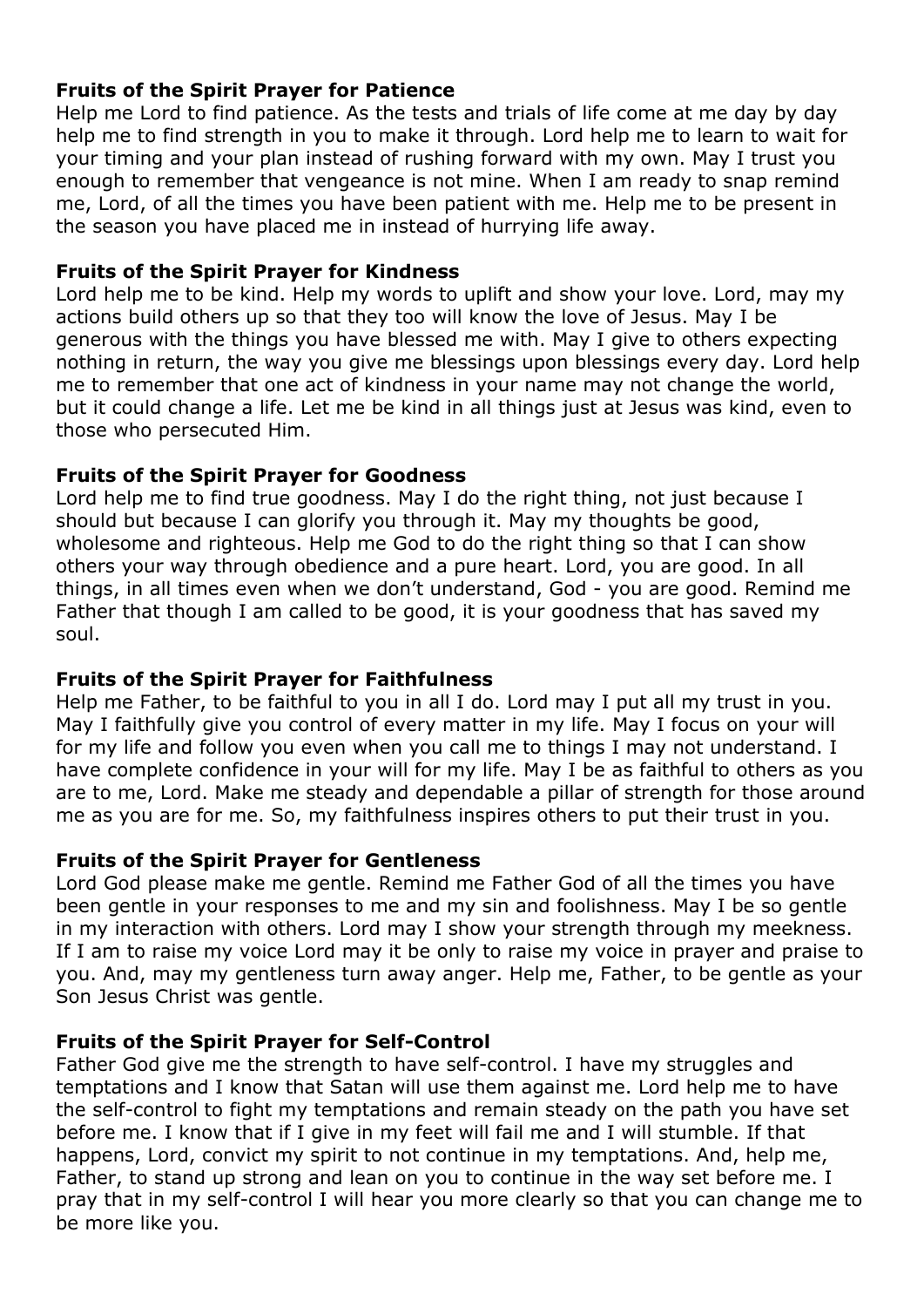Lord thank you. Thank you for the example that you have given us in your son Jesus Christ. God, please come alongside me as I work day by day to be your hands and feet here on Earth. And, may the fruits of your spirit inspire my spirit to bear fruit for you! Amen.

*(Adapted from https://www.godupdates.com/fruits-of-the-spirit-prayer-2/)*

## **Song Holy Spirit Come**

*<https://www.youtube.com/watch?v=6zg3kG2K45Y>*

## **The Affirmation of Faith**

(or listen to: **This I believe (Hillsong)**

*[https://www.youtube.com/watch?v=h0mPk\\_3dXSg](https://www.youtube.com/watch?v=h0mPk_3dXSg)*

I believe in God, the Father almighty, creator of heaven and earth.

I believe in Jesus Christ, God's only Son, our Lord, who was conceived by the Holy Spirit, born of the Virgin Mary, suffered under Pontius Pilate, was crucified, died, and was buried; he descended to the dead. On the third day he rose again; he ascended into heaven, is seated at the right hand of the Father, and will come again to judge the living and the dead. I believe in the Holy Spirit, the holy catholic Church, the communion of saints, the forgiveness of sins, the resurrection of the body, and the life everlasting. Amen.

# **Prayers of the People**

E te Atua, Loving God, As we come together at this time of Matariki, we thank you for friends and family. We pray for those we have left behind, for those we have loved and lost on life's journey. *(take some time for your own prayer)*

We remember them with gratitude, and when we look up and see the stars, may we always thank you for them, and know that they are at peace with you. *(silent prayer)*

We pray for our world in the challenging present, for race relations, for justice, for health care and peace.

Help us to remember that you can make all things new by your amazing grace, that you can bring hope alive in people's hearts and give them strength for the days ahead. *(silent prayer)*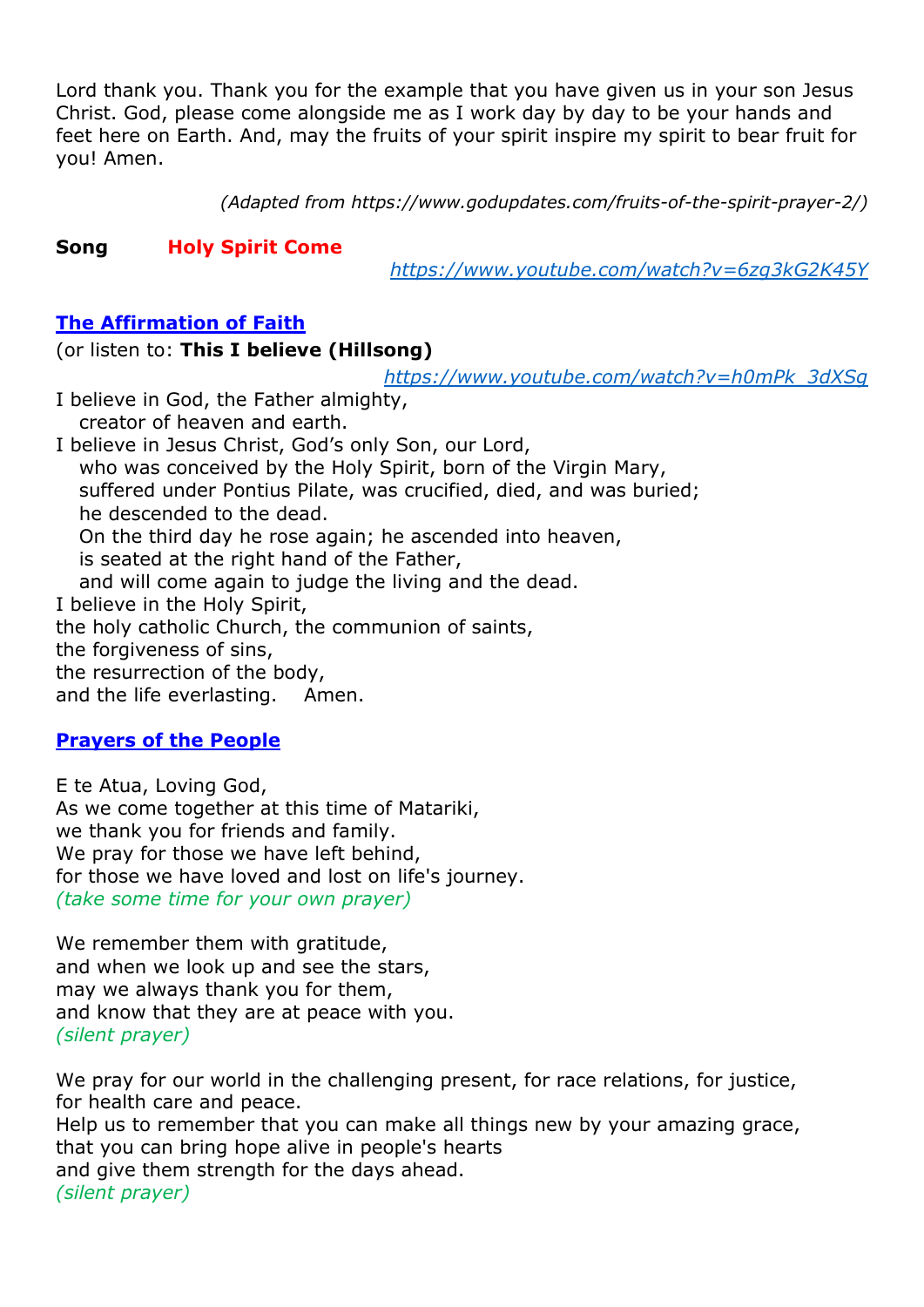We also pray for ourselves in the days ahead inspire and encourage us as we set goals and look to the future. Be with us and all our loved ones on our journeys through the year. Amen.

*The following is adapted from [Auckland Diocese Prayers](https://www.aucklandcatholic.org.nz/liturgy-%20%20%20%20%20%20%20%20%20%20%20%20%20%20%20%20%20%20%20%20%20prayer/prayers-of-the-faithful/)*

**For the Church** – that we seek to be a people, walking together, following Jesus and preaching the Gospel, loving neighbour and loving ourselves.

*(Silence)* E te Ariki **Whakarongo mai rā ki a mātou** *(Lord, Hear my voice)*

**For leaders of nations** – that war will end, and people live in freedom and peace, free from fear of aggression and oppression.

*(Silence)* E te Ariki **Whakarongo mai rā ki a mātou** *(Lord, Hear my voice)*

**For all Christian people –** that people of all Christian denominations find ways to pray, work and celebrate together.

*(Silence)* E te Ariki **Whakarongo mai rā ki a mātou** *(Lord, Hear my voice)*

**For people who have been taken into slavery –** that nations and societies will be just, establish legal processes to protect the vulnerable and eliminate slavery in all forms.

*(Silence)* E te Ariki **Whakarongo mai rā ki a mātou** *(Lord, Hear my voice)*

**For young people** – that their hearts be open to the quidance of the Holy Spirit, facing the future with hope, and a willingness to work for what is good, just, right and loving.

*(Silence)* E te Ariki **Whakarongo mai rā ki a mātou** *(Lord, Hear my voice)*

**For Matariki** – that people will celebrate Matariki with respect for tikanga Māori, that bicultural relationships will be strengthened and that our sense of appreciation for and dependence on the natural world will be renewed.

*(Silence)* E te Ariki **Whakarongo mai rā ki a mātou** *(Lord, Hear my voice)*

# **Concluding Prayer**

Loving God, whose hand has brought forth the wonder of all creation, lead us to love and care for all you have made, that we may ever more faithfully bring forth your kingdom in all we do. Hear the prayers we bring you and grant them, through our Lord Jesus Christ who lives and reign with you in the unity of the Holy Spirit, one God, forever and ever. **Amen.**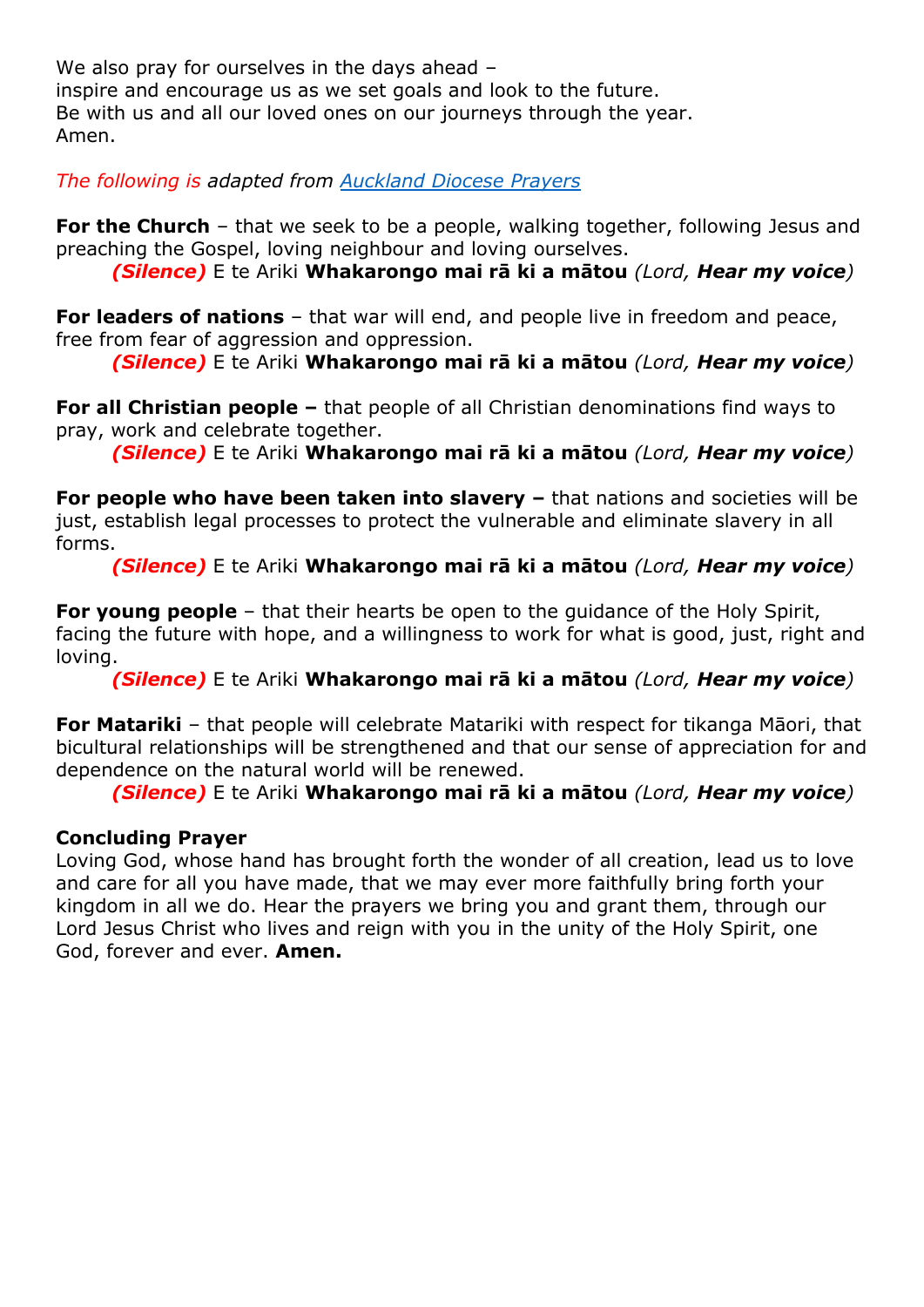**Lord's Prayer** *Audio - [The Lord's Prayer \(Said\)](https://www.northwestchchparish.org.nz/sound) Or in Te Reo - <https://www.youtube.com/watch?v=TJeKOoplKO0>*

Our Father in heaven Holy be Your name Your kingdom come Your will be done On earth as in heaven Give us today our daily bread Forgive us our sins As we forgive those who sin against us Save us from the time of trial But deliver us from evil For the kingdom the pow'r and the glory Are yours now and forever Amen

*We invite you to be ministered to by the following song*

**Song Tuhia**

*[https://www.youtube.com/watch?v=K\\_ckefBgfSo](https://www.youtube.com/watch?v=K_ckefBgfSo)*

### **Final Prayer**

Blessed be God who calls us together **Praise to God who makes us one people.**

Blessed be God who has forgiven our sin. **Praise to God who gives hope and freedom.**

Blessed be God whose Word is proclaimed. **Praise to God who is revealed as love.**

Blessed be God who alone has called us **Therefore we offer all that we are and all that we shall become.**

Accept, O God, our sacrifice of praise. **Amen, Accept our thanks for all you have done. Our hands were empty, and you filled them.**

### **Blessing**

In the light of the risen Christ. all is transformed. May we look in upon ourselves, and out upon the world, and see all in a fresh light. May we see people, and pray with the resurrection eyes of the Lord Jesus.

*May the beauty of the earth fill us with wonder. May the love of those who have gone before us wrap around us like a cloak. May this new year be bursting with possibilities unfurling like fern fronds. May our lives be filled with blessings as numerous as the stars.*

And the blessing of God Almighty – Father, Son and Holy Spirit be with us all ever more. **Amen.**